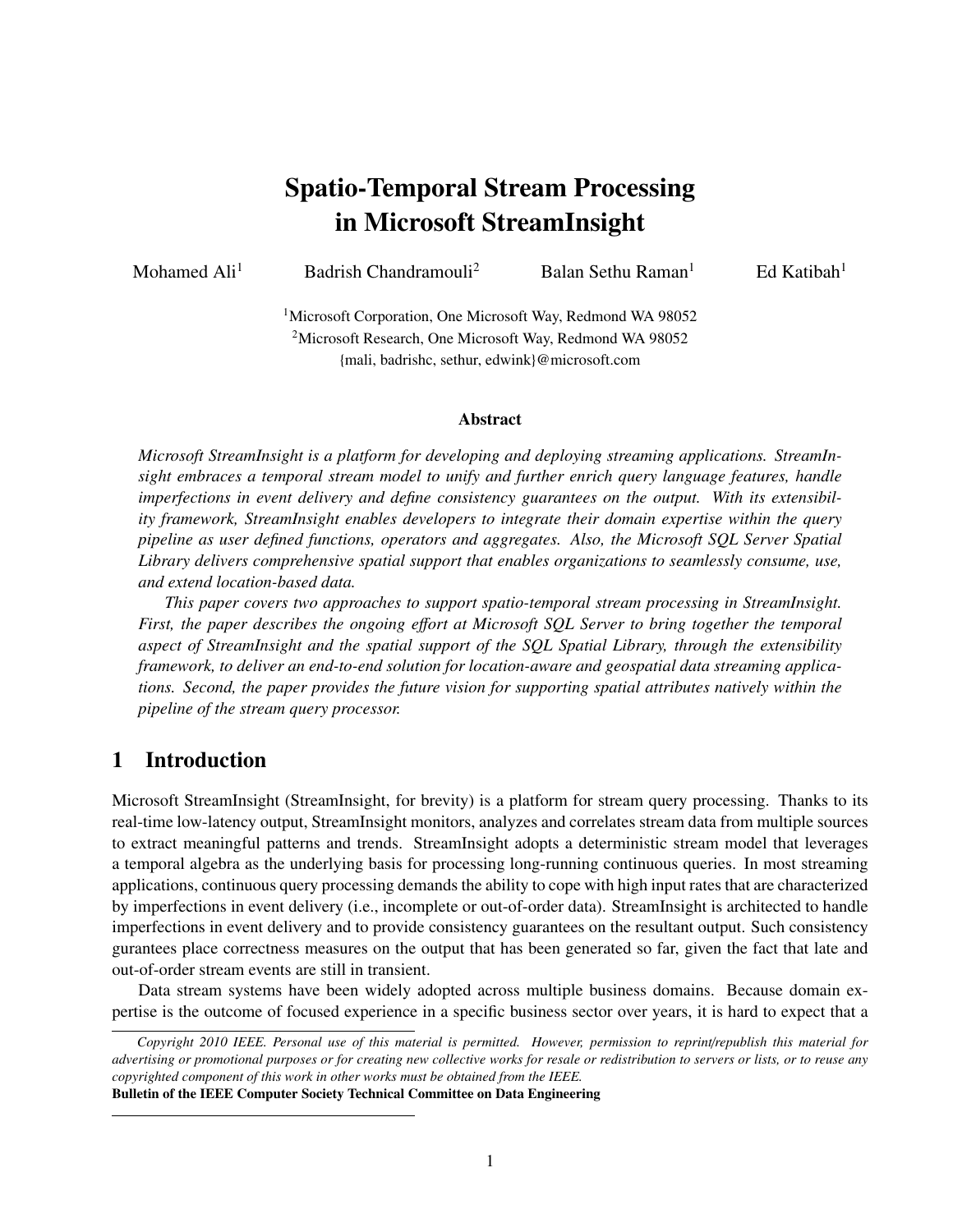single streaming engine (out-of-the-box without any specialization) can address the requirements of all domains. However, a streaming system is expected to have an extensibility mechanism that seamlessly integrates domainspecific logic into the query pipeline. Hence, StreamInsight has been designed to be an extensible system that accepts and executes user defined modules (*UDMs*) as part of the continuous query plan.

Meanwhile, Microsoft SQL Server Spatial Library [1] (SQL Spatial Library, for brevity) provides an easy to use, robust and high performance environment for persisting and analyzing spatial data. SQL Spatial Library provides data type support for point, line and polygon objects. Also, various methods are provided to handle these spatial data types. SQL Spatial Library adheres to the *Open Geospatial Consortium Simple Feature Access* specification [2] and is provided as part of the SQL Server Types Library.

This paper tackles two approaches for the spatio-temporal stream processing within StreamInsight: an extensibility approach and a native support approach. The extensibility approach combines the values of the StreamInsight extensibility framework and the SQL Spatial Library by giving the UDM writers the ability to invoke the library methods within their code. Alternatively, the native support approach deals with spatial attributes as first class citizens, reasons about the spatial properties of incoming events and, more interestingly, provides consistency guarantees over space as well as time. This paper overviews both approaches and highlights the pros and cons of each approach. The remainder of this paper is organized as follows. Section 2 provides basic background on StreamInsight. Section 3 presents the extensibility approach while Section 4 presents the native support approach for stream processing . Section 5 concludes the paper.

## 2 Background

A *Data Stream Management System* (*DSMS*) [3, 7, 8, 13] enables applications to issue long-running *continuous queries* (*CQs*) that monitor and process streams of data in real time. DSMSs are used for efficient real-time data processing in many applications. In this paper, we focus on Microsoft StreamInsight [4, 6], which is a DSMS based on the CEDR [5] research project.

#### 2.1 Streams and Events

A *physical stream* is a sequence of events. An event  $e_i = \langle p, c \rangle$  is a notification from the outside world that contains: (1) a payload  $p = \langle p_1, \ldots, p_k \rangle$ , and (2) a control parameter *c* that provides metadata. The control parameter includes an event generation time, and a duration that indicates the period of time over which an event can influence output. We capture these by defining  $c = \langle LE, RE \rangle$ , where the interval [LE, RE) specifies the period (or lifetime) over which the event contributes to output. The left endpoint (LE) of this interval, also called start time, is the application time of event generation, also called the event timestamp. Assuming the event lasts for *x* time units, the right endpoint of an event, also called end time, is simply  $RE = LE + x$ .

Compensations StreamInsight allows users to issue compensations (or corrections) for earlier reported events, by the notion of retractions [5, 10, 11], which indicates a modification of the lifetime of an earlier event. This is supported by an optional third control parameter RE<sub>new</sub>, that indicates the new right endpoint of the corresponding event. Event deletion (called a full retraction) is expressed by setting  $RE_{new} = LE$  (i.e., zero lifetime).

Canonical History Table A *Canonical History Table* (*CHT*) is the logical representation of a stream. Each entry in a CHT consists of a lifetime (LE and RE) and the payload. All times are application times, as opposed to system times. Thus, StreamInsight models a data stream as a time-varying relation, motivated by early work on temporal databases by Jensen and Snodgrass [9]. Table 1 shows an example CHT. This CHT can be derived from the actual physical events (either new inserts or retractions) with control parameter  $c = \langle LE, RE, RE_{new} \rangle$ . For example, Table 2 shows one possible physical stream with an associated logical CHT shown in Table 1.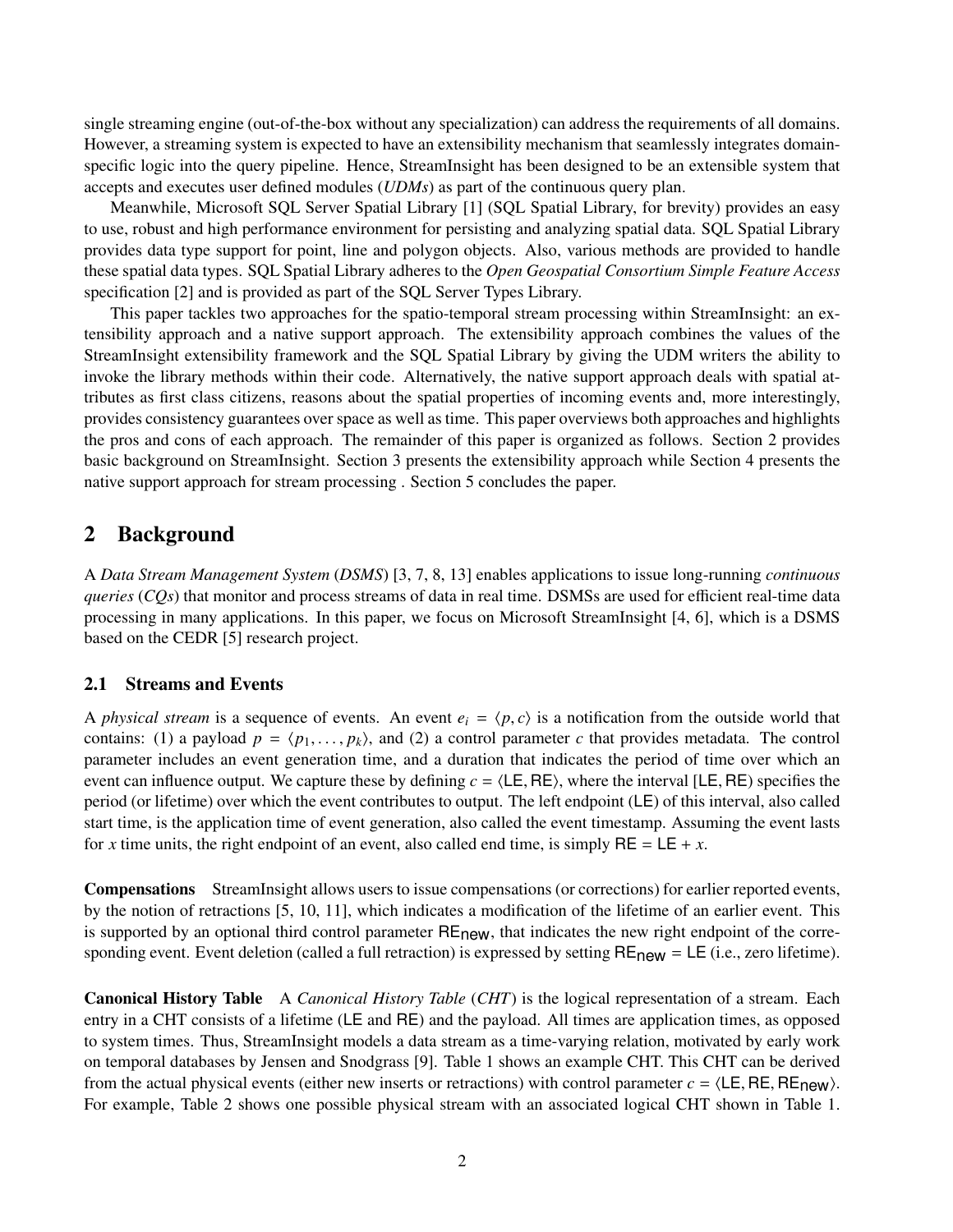| ID.            |   | Payload |
|----------------|---|---------|
| $e_0$          |   | D       |
| e <sub>1</sub> | റ |         |

| ID    | Type       | LE. | RF.      | RE <sub>new</sub> | Payload |
|-------|------------|-----|----------|-------------------|---------|
| $e_0$ | Insertion  |     | $\infty$ |                   |         |
| $e_0$ | Retraction |     | $\infty$ | 10                |         |
| $e_0$ | Retraction |     | 10       |                   |         |
|       | Insertion  |     |          |                   | $\sim$  |

Table 1: Canonical History Table.

Table 2: Physical stream corresponding to CHT.

Note that a retraction event includes the new right endpoint of the modified event. The CHT (Table 1) is derived by matching each retraction in the physical stream (Table 2) with its corresponding insertion and adjusting RE of the event accordingly.

Detecting Time Progress We need to ensure that an event is not arbitrarily out-of-order; this is realized using time-based punctuations [5, 12, 15]. A time-based punctuation is a special event that is used to indicate time progress. These punctuations are called *Current Time Increments* (or *CTIs*) in StreamInsight. A CTI is associated with a timestamp *t* and indicates that there will be no future event in the stream that modifies any part of the time axis that is earlier than *t*. Note that we could still see retractions for events with LE less than *t*, as long as both RE and REnew are greater than or equal to *t*.

## 2.2 Stream Queries and Operators

A CQ consists of a tree of operators, each of which performs some transformation on its input streams and produces an output stream. In StreamInsight, queries are expressed in LINQ [14]. StreamInsight operators are well-behaved and have clear semantics in terms of their effect on the CHT. This makes the underlying temporal operator algebra deterministic, even when data arrives out-of-order. Data enters the streaming system via *input adapters*, which convert external sources into events that can be processed by the streaming system. Output events exit the system via *output adapters*.

There are two main classes of operators: span-based and window-based. A span-based operator accepts events from an input, performs some computation for each event, and produces output for that event. Examples of span-based operators include filter, project, and temporal join. On the other hand, aggregation operators such as Count, Top-K, Sum, etc. report a result (or set of results) for every unique window, i.e., they are windowbased. The result is computed using all events that belong to that window. StreamInsight supports several types of windows: snapshot (sliding), hopping, tumbling, and count-based windows.

Further, one stream can be output to multiple operators using an operator called multicast, while multiple streams are merged using a union operator. StreamInsight allows per-group computation using an operation called Group&Apply, where the same subplan (called the apply branch) is applied in parallel for every group (defined by a grouping key) in a stream. The results of all the groups are merged (using union) as the final operator output. In addition, StreamInsight supports user-defined operators to express custom computations; these are discussed next.

# 3 The Extensibility Approach

As shown in Figure 1, there are three distinct entities that collaborate to extend a streaming system. The *user defined module* (*UDM*) *writer* is the domain expert who writes and packages the code that implements domainspecific operations as libraries. The *query writer* invokes a UDM as part of the query logic. A query is expected to have one or more UDMs wired together with standard streaming operators (e.g., filter, project, joins). Note that multiple query writers may leverage the same existing repository of UDMs for accomplishing specific business objectives. The *extensibility framework* is the component that connects the UDM writer and the query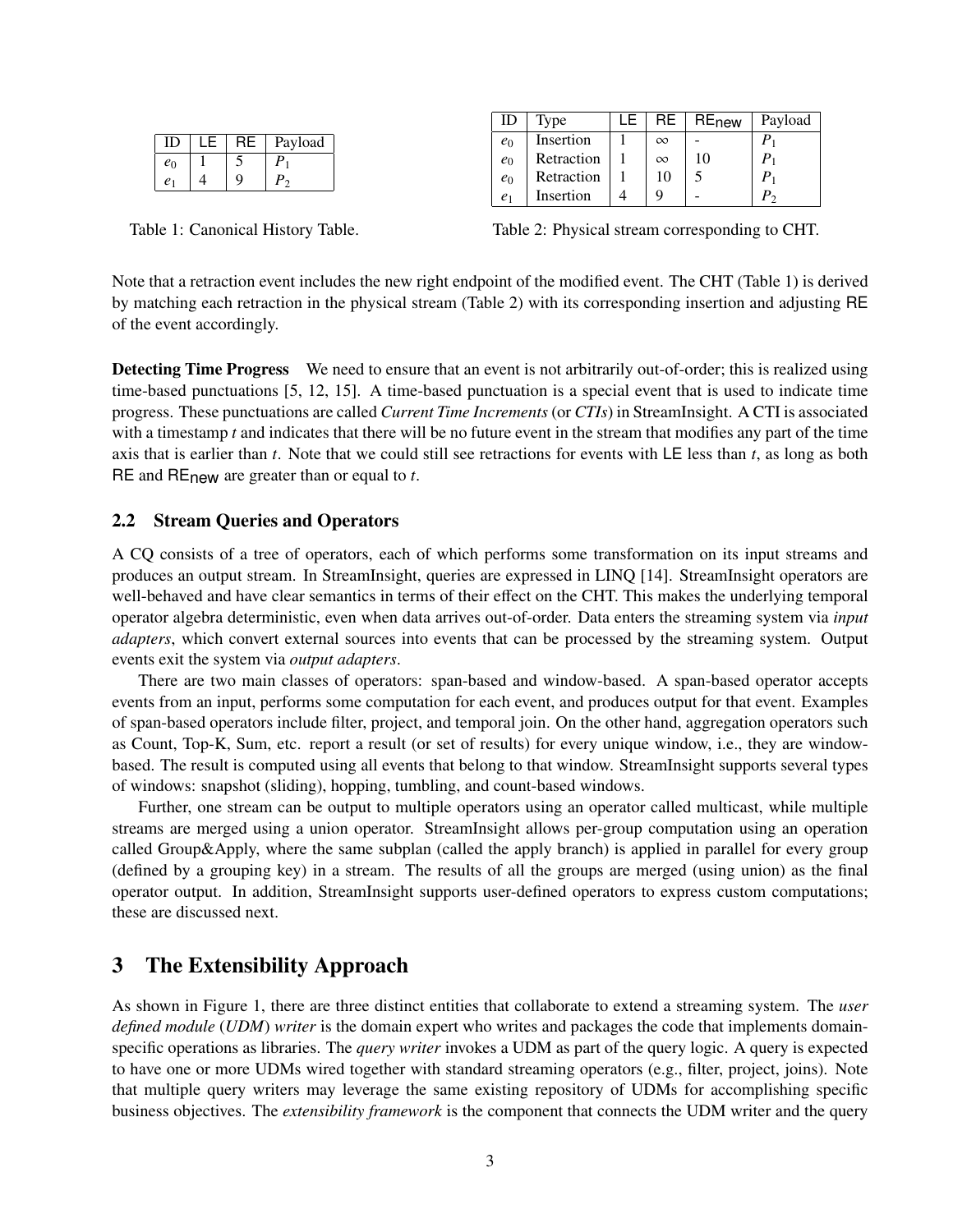

Figure 1: Entities in a streaming extensibility model.

writer. The framework executes the UDM logic on demand based on the query to be executed. Thus, the framework provides convenience, flexibility, and efficiency for both the UDM writer and the query writer.

StreamInsight supports three fundamental types of UDMs to the system — *user-defined functions* (*UDFs*), *user-defined aggregates* (*UDAs*), and *user-defined operators* (*UDOs*). UDFs are method calls with arbitrary parameters and a single return value. They can be used wherever expressions (span-based stream operators) occur: filter predicates, projections, join predicates, etc. A UDA is used on top of a window specification (e.g., hopping, snapshot, or count-based window) to aggregate the events contained in each window. A UDA processes a set of events (in a window) and produces a scalar aggregation result (e.g., integer, float, string, etc). UDOs are also used on top of a window, but the result is a set of events with timestamps rather than a scalar value. Note that based on the type of extension, UDMs surface in the StreamInsight LINQ programming model either as method calls (in case of span-based operators) or as extension methods (in case of window-based stream operators).

## 3.1 Integrating the SQL Spatial Library within the Stream Query Processor

The SQL Spatial Library [1] provides methods to perform spatial operations on spatial data types. Thanks to the extensibility framework of StreamInsight, UDMs that perform intersection, containment, nearest neighbor and shortest route operations are implemented by invoking the appropriate methods from the SQL Spatial Library. Combining the StreamInsight extensibility model and the existing SQL Spatial library provides a solution for spatio-temporal stream processing, increases the value of existing (or *out-of-the-box*) modules, and reduces the cost to develop spatial-oriented streaming applications. Note that the SQL Spatial Library is *not* designed with the continuous stream processing paradigm in mind and, hence, is non-incremental by nature. An appealing future direction is to port the SQL Spatial Library to the streaming domain with the *incremental single-pass* model of stream processing in mind. For example, an intersection query is evaluated incrementally at time  $T + 1$ by reusing the computed state at time  $T$  as the moving object changes its location from time  $T$  to time  $T + 1$ .

## 3.2 Breaking the Optimization Boundaries

Since a UDM is a black box to the query optimizer, the UDM stands as an optimization boundary in the query pipeline. However, there are two approaches to break the optimization boundary in the extensibility approach. The first approach is to work hand-in-hand with the UDM writer who has the option to provide several properties about the UDM through well-defined interfaces to the cost-based query optimizer. Examples of these properties include the selectivity and the expected CPU load (cycles) per input tuple. The optimizer reasons about these properties and shoots for optimization opportunities, e.g., via query plan reorganization and operator migration (in case of multiple StreamInsight instances running in parallel). In the second approach, the system automatically instruments the UDM to measure its average throughout and selectivity. While the second approach relieves the user from specifying the operator properties, the system goes through a learning period during which sub-optimal performance may be observed. With either approach, there is nothing special about spatio-temporal data streams from the extensibility framework's point of view. As we directly leverage the extensibility framework in order to break the optimization boundary, spatio-temporal stream processing benefits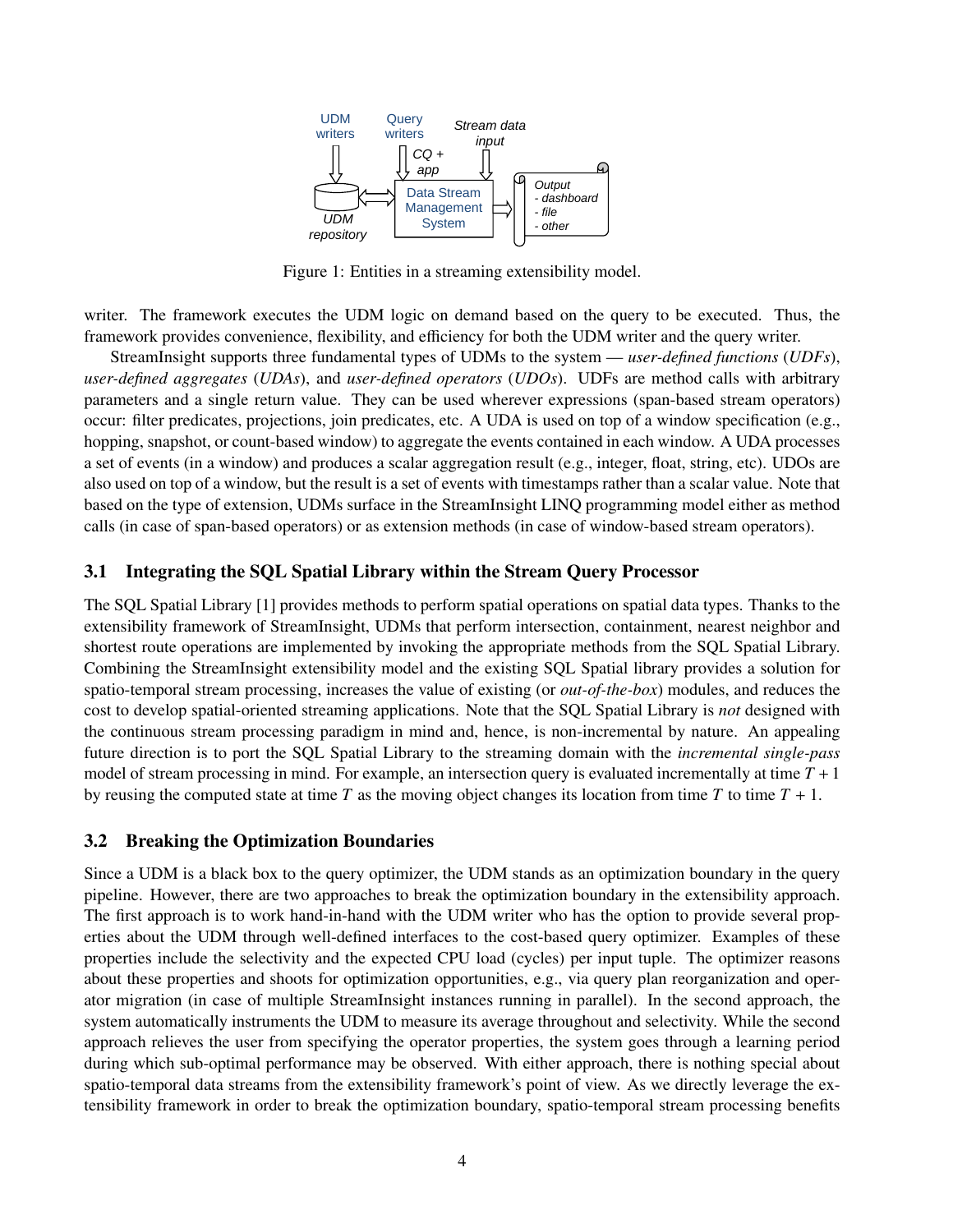

Figure 2: An example of native support for spatio-temporal streams.

from these optimizations *without* the need to specialize the system for spatio-temporal processing. This solution highlights the value and generality of the extensibility framework.

# 4 Native Support for Consistent Spatio-temporal Stream Processing

As described in Section 2, the canonical history table maintains the temporal endpoints LE and RE of the event's validity interval over time. Consider a spatial application where we wish to track the movement of objects (e.g., cars). The naive technique is to let the object generate an event periodically as its spatial location (detected using GPS, for example) changes. However, this can result in considerable network traffic and does not scale well as the number of objects increases.

We can instead augment the control parameters with the following information: (1) two location markers SL and DL to denote the start and destination locations of the moving object between times LE and RE, (2) the *route selection policy*, that is the route the system assumes the object takes to travel from the starting location to the destination. Each route selection policy optimizes for one or more criteria (e.g., shortest distance, shortest travel time, highway avoidance, etc) and deterministically decides on the route between the endpoints. (3) detailed temporal information of the planned trip to compute the time at which the object hits a specific point on the route — this could use a simple model such as assuming constant speed over the entire route.

Given the spatial and temporal attributes that describe the object's route over time (for every moving object in the system), the system has the ability to speculate and predict the state of the monitored environment at any point in time. For example, in a traffic management scenario, the system answers queries about the past, current, and future road conditions. Further, it suggests the best driving directions for newly added vehicles by taking future road conditions into consideration. Note that as long as the vehicle is on track, i.e., following the route planned by the system according to the expected speed, there is no need for the vehicle to transmit regular events to the system, which results in reducing transmission load over the wireless network. However, if the vehicle changes its route selection policy, makes an unexpected turn, or stops for some time, the vehicle generates retraction and insertion events to adjust its path. In response to the retraction event, the system updates the result of its CQs and possibly generates compensation events or new speculative output. Further, we could define a *spatio-temporal algebra* with new streaming operators that natively take location into consideration; for example, we may add a spatio-temporal *left-semi-join* operator that accepts a proximity metric and outputs events related to the left input object only when it overlaps in time as well as space (within the proximity metric) with a matching object on the right input. Note that such native support exposes optimization opportunities beyond those possible with black-box approaches.

As a concrete example, consider a CQ that reports the number of cars moving over "*Microsoft Way*". In